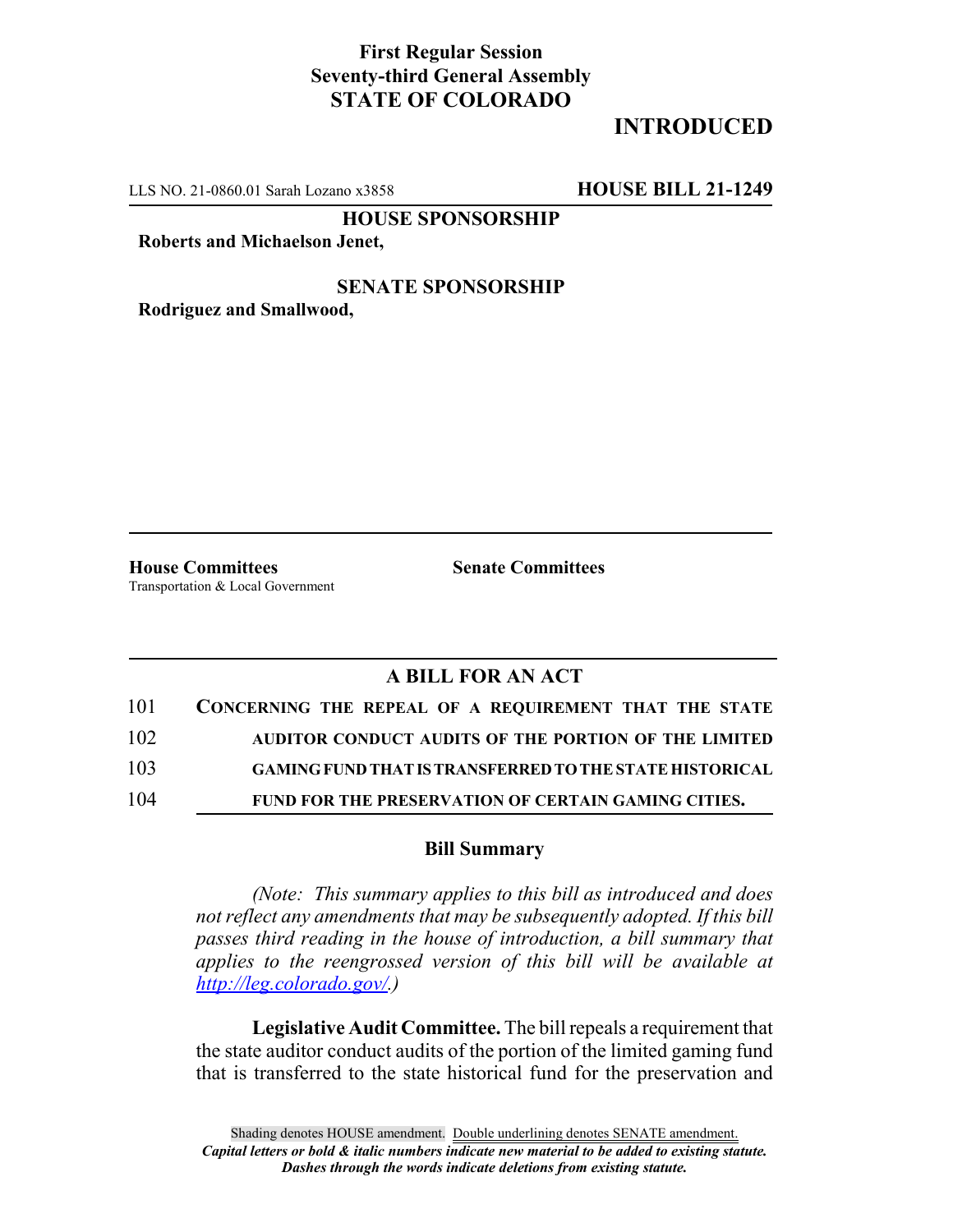restoration of the cities of Central, Black Hawk, and Cripple Creek.

1 *Be it enacted by the General Assembly of the State of Colorado:* 2 **SECTION 1.** In Colorado Revised Statutes, **repeal** 2-3-123 as 3 follows: 4 **2-3-123. Audits of the distribution of money in the state** 5 **historical fund used for the preservation and restoration of the cities** 6 **of Central, Black Hawk, and Cripple Creek.** (1) Subject to the 7 requirements of section 2-3-103 (2), no later than September 1, 2017, 8 September 1, 2022, and September 1, 2027, the state auditor shall conduct 9 or cause to be conducted postaudits and performance audits of the twenty 10 percent of the twenty-eight percent of the limited gaming fund that is 11 transferred to the state historical fund for the preservation and restoration 12 of the city of Central, the city of Black Hawk, and the city of Cripple 13 Creek as specified in section 9 (5)(b)(III) of article XVIII of the state 14 constitution in order to ascertain: 15 (a) How the city of Central, the city of Black Hawk, and the city 16 of Cripple Creek are spending their distributions and whether such 17 expenditures are being used for the preservation and restoration of each 18 city; and 19 (b) Whether the city of Central, the city of Black Hawk, and the 20 city of Cripple Creek have adopted and are following the standards 21 described in section 44-30-1202 (3) for distribution of grants from each 22 city's share. 23  $(2)$  This duty is in addition to the state auditor's duty to examine 24 the reports submitted by the city of Central, the city of Black Hawk, and 25 the city of Cripple Creek pursuant to the requirements of sections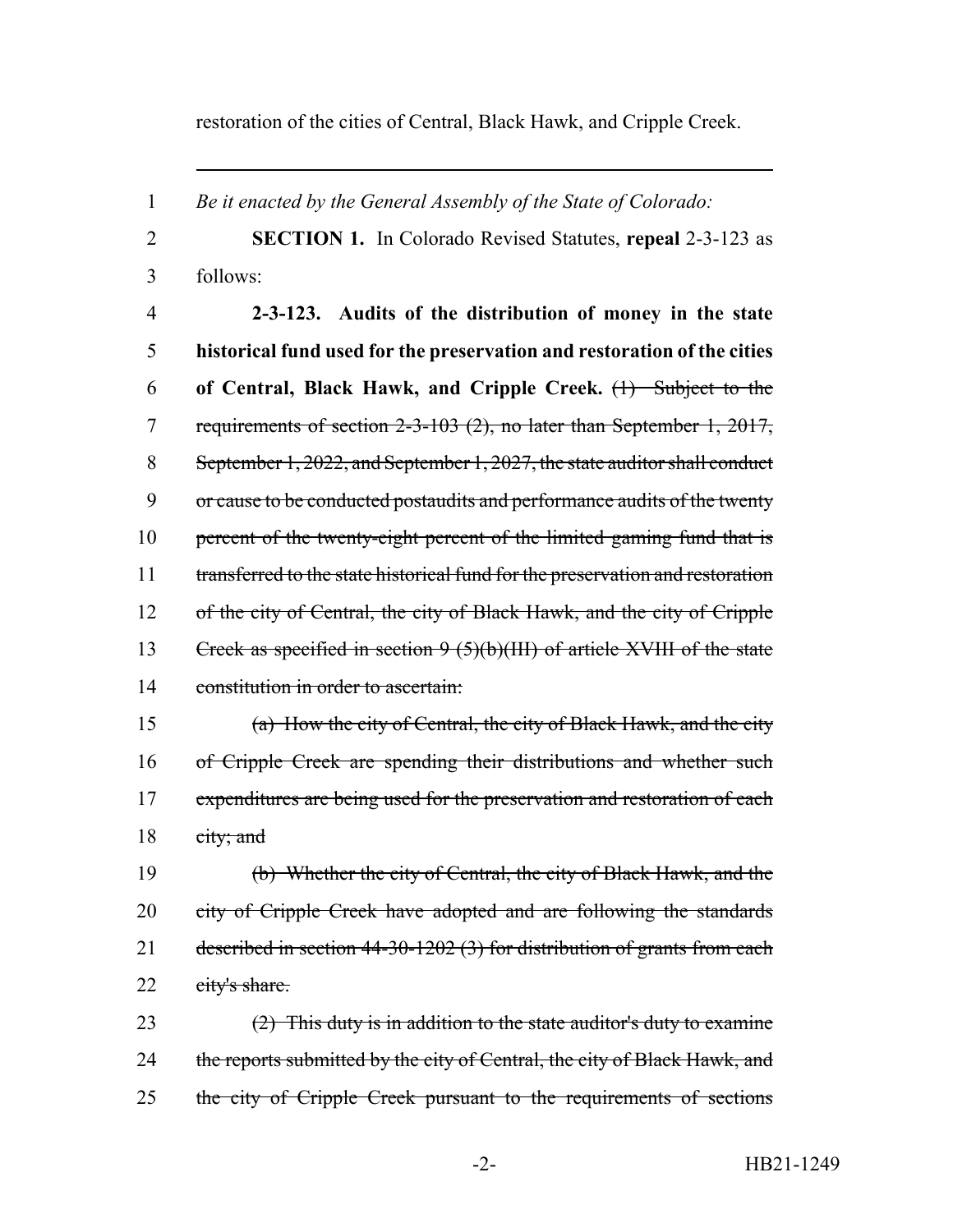29-1-606 and 29-1-607, C.R.S.

 **SECTION 2.** In Colorado Revised Statutes, 2-3-103.7, **amend** (1) as follows:

 **2-3-103.7. Disclosure of reports before filing.** (1) Any state employee or other individual acting in an oversight role as a member of a committee, board, or commission, or any employee or other individual acting in an oversight role with respect to any audit conducted pursuant 8 to sections 2-3-120, 2-3-123, 10-22-105 (4)(c), and 25.5-10-209 (4), who willfully and knowingly discloses the contents of any report prepared by or at the direction of the state auditor's office prior to the release of such report by a majority vote of the committee as provided in section 2-3-103 (2) is guilty of a misdemeanor and, upon conviction thereof, shall be punished by a fine of not more than five hundred dollars.

 **SECTION 3.** In Colorado Revised Statutes, 2-3-107, **repeal** 15  $(2)(a)(I)(B)$  as follows:

 **2-3-107. Authority to subpoena witnesses - access to records.** (2) (a) (I) Notwithstanding any provision of law to the contrary, the state auditor or his or her designated representative shall have access at all times, except as provided by sections 39-1-116, 39-4-103, and 39-5-120, to all of the books, accounts, reports, vouchers, or other records or information in any department, institution, or agency, including but not limited to records or information required to be kept confidential or exempt from public disclosure upon subpoena, search warrant, discovery proceedings, or otherwise. The authority of the state auditor or his or her designated representative to access at all times the books, accounts, reports, vouchers, or other records or information in accordance with this 27 subsection  $(2)(a)$  also extends to any fiscal or performance audit the state